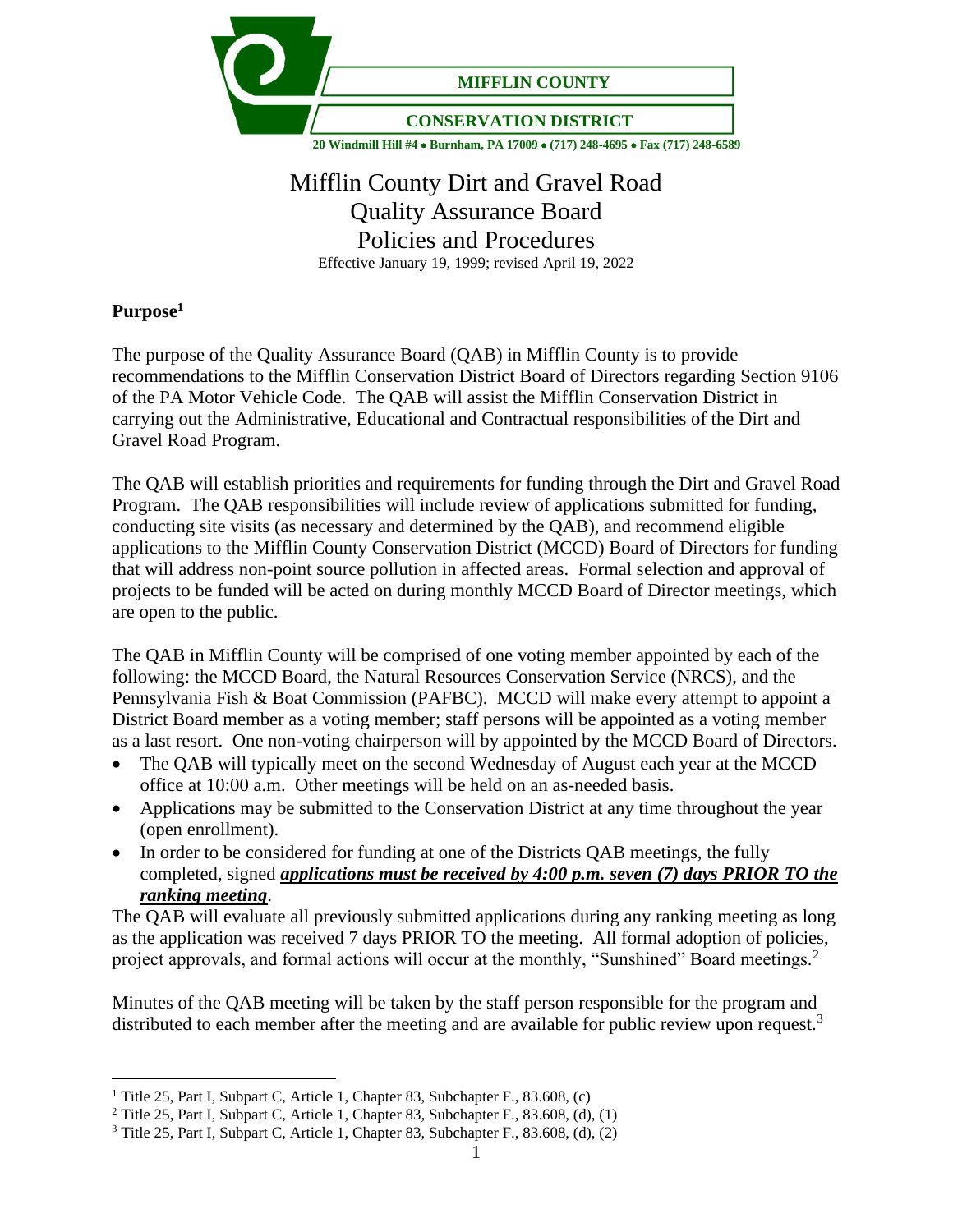# **Conflict of Interest<sup>4</sup>**

The QAB recommended from their January 19, 1999 meeting to the District Board the current policy as follows: "An individual member of the Quality Assurance Board who has a personal conflict or interest in a specific project shall abstain from evaluating, ranking, or voting for that specific project application. The two remaining QAB members shall vote, and in the case of a tie, the non-voting member of the QAB shall break the tie with a vote", as outlined in the Dirt and Gravel Road Administrative Manual.

# **Finance<sup>5</sup>**

Any interest accrued from the Dirt and Gravel Road checking account will be transferred to the construction allocation.

Administrative costs will not exceed 10% of the allocation provided to the District.

Educational monies not utilized in the funding year they are received may be carried over or used to fund other educational expenses or Special Educational Projects such as, but not limited to:

- Purchase of plate tampers to be made available free of charge for municipal use
- Awarding of cost share monies to assist in the purchase of carbide tipped rotating toothed grader blade systems
- Purchase of promotional items for educational/public awareness purposes
- To use for any innovative ideas that will benefit the educational activities of the Mifflin Conservation District regarding the Dirt and Gravel Road program

#### **Demonstration Projects**

The Mifflin County Conservation District will develop, design and conduct demonstration projects only when no projects are applied for or the district directors determine a need for a project that is unique to a particular situation. Demonstration projects may be funded all or in part by the educational allotment.

#### **Project Ranking/ Scoring<sup>6</sup>**

On October  $21<sup>st</sup>$ , 2014, the District Board adopted an updated ranking criteria based on the most recent recommendations from both the Penn State Dirt & Gravel Roads Program and the State Conservation Commission. Please refer to the most recent application approved by the District Board for a detailed explanation of the ranking criteria.

The Conservation District will keep all non-funded projects on file for future funding allocations for three (3) years from the date on the application, after which the applications may be removed

<sup>4</sup> Title 25, Part I, Subpart C, Article 1, Chapter 83, Subchapter F., 83.608, (d), (3)

 $5$  Title 25, Part I, Subpart C, Article 1, Chapter 83, Subchapter F., 83.608, (b), (4)

 $6$  Title 25, Part I, Subpart C, Article 1, Chapter 83, Subchapter F., 83.608, (b), (3)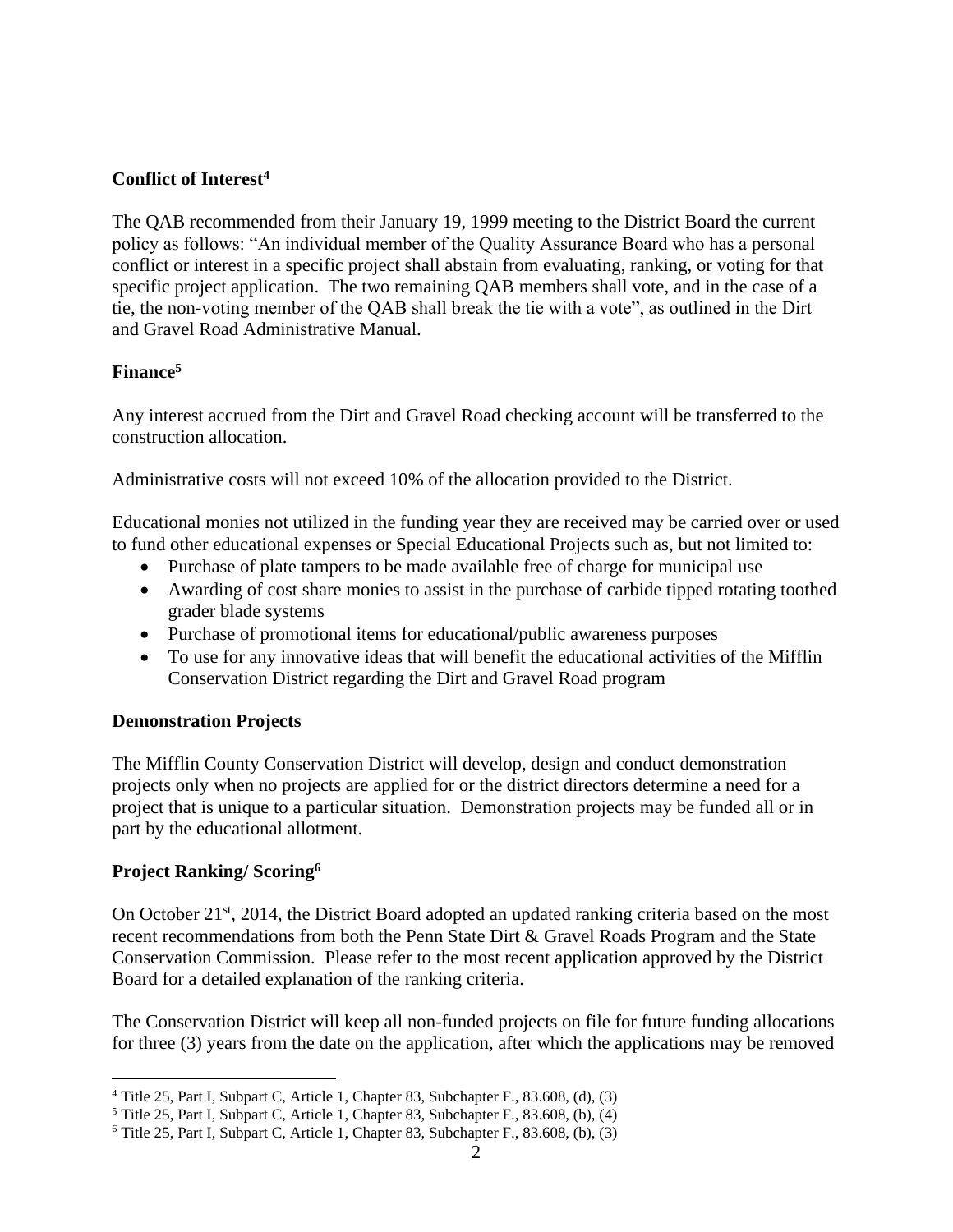from consideration until a new application is received. Therefore, resubmittal is not necessary during this time period of three years, although applicants should choose to revise existing submitted applications annually. There is no restriction to the number of applications that can be submitted by one applicant. Applicants may also submit applications for project sites not yet identified through the District assessment process, and those projects will be evaluated and ranked based on the same above criteria.

# **Application Eligibility Guidelines/ Equal Access Statement<sup>7</sup>**

Municipalities and other public road-owning entities (PADOT, PGC, certain Authorities, etc.) may be eligible for funding as per the latest State Conservation Commission Dirt and Gravel Roads program guidelines. The QAB will have a *year-round, open enrollment sign-up period* for all eligible applicants.

All submitted applications will be reviewed, ranked and recommended for funding at the QAB meeting. Applicants that have open contracts at the time of the QAB annual meeting may not be considered for further funding until the existing contract is completed unless no other projects have been submitted and/ or selected by the QAB for funding. These recommendations will be given to the District Board at the next regularly scheduled MCCD Board meeting for final approval. Applicants will be notified in writing of their status after final Board approval. It is the MCCD's intent to approve at the following Board meeting those grants that have been recommended by the QAB. Re-submission of unsuccessful grants can be done with a new application and/ or written request to use the previously dated application for consideration.

Any and all qualified applicants within Mifflin County are eligible for funding provided the applicant meets and follows the following criteria:

- 1. Applicant has inventoried their dirt and gravel roads with District Staff. While not mandatory, it is highly recommended that a site visit be conducted with District staff prior to submission of any application.
- 2. Applicant has evaluated their dirt and gravel roads with District staff and created worksites within their jurisdiction.
- 3. Applicant has at the minimum, one current elected/appointed or employed individual, who is the primarily responsible party for road maintenance, who has attended and completed the two-day Environmentally Sensitive Road Maintenance Workshop within the past 5 years.
- 4. All necessary local, state, and federal permits both environmental related and otherwise have been obtained or will be obtained prior to contract execution. Copies will be made available upon request of the District.
- 5. Submitted an application that should include the one-page application form and any other necessary documentation for review (maps, sketches, etc.) and should include a breakdown of the cost estimate of the project, including any in-kind services. It is the policy of the QAB to minimize the amount of paperwork necessary to move a project

 $7$  Title 25, Part I, Subpart C, Article 1, Chapter 83, Subchapter F., 83.608, (b), (1)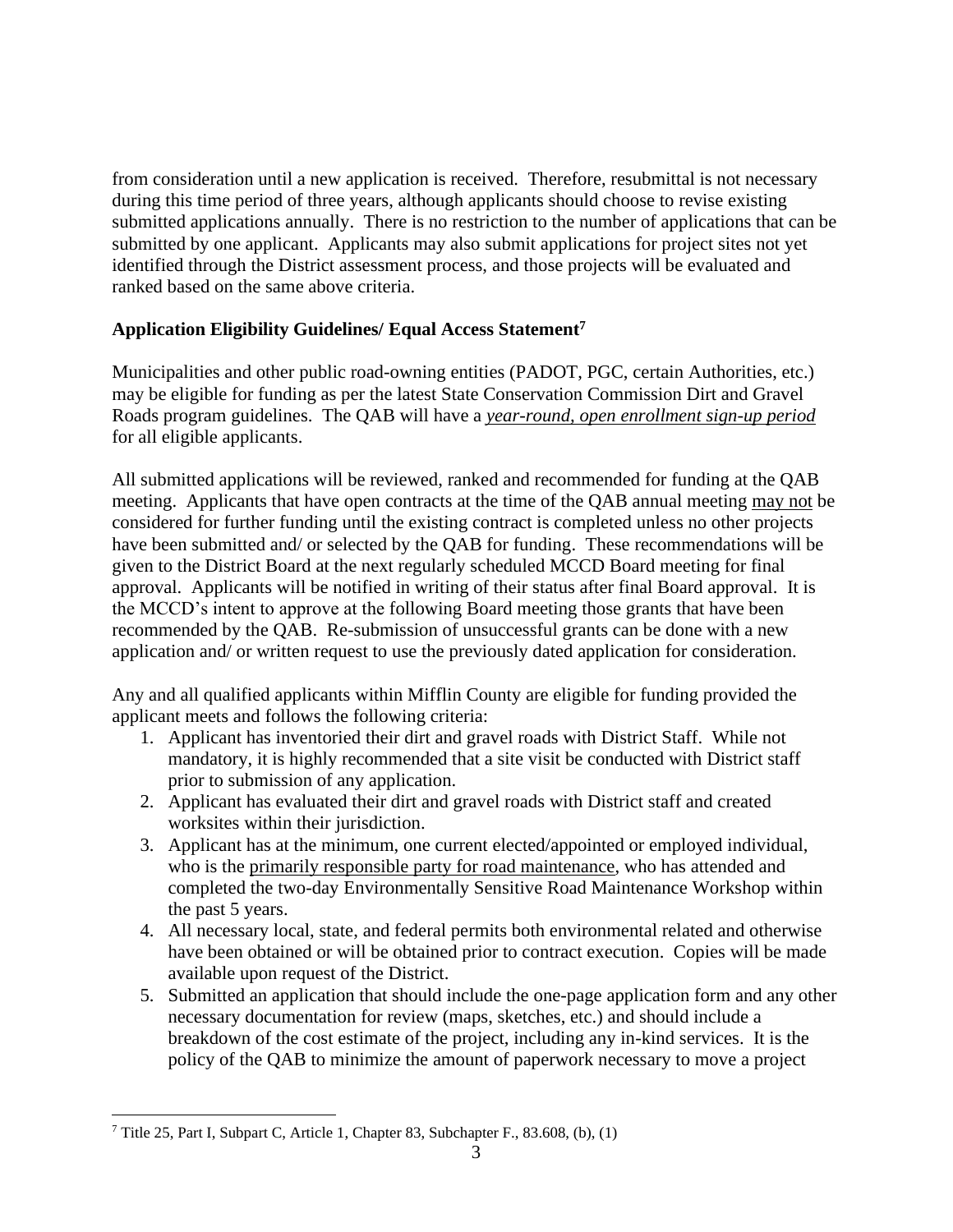through to the completion phase, thus no formal application procedures are given beyond the one-page application<sup>8</sup>.

- 6. Sites that have been established, as "trouble spots" by the original Task Force on the Dirt and Gravel Roads Program shall be given special consideration by the QAB in the review.
- 7. Only sites with impact to water quality are eligible for funding.
- 8. Grant applications will be approved at public, "Sunshined" QAB and MCCD board meetings.

It will be the policy of the QAB to allow the inclusion of work outside of the applicant's road right of way provided the work is necessary for the successful completion and continued maintenance of non-point source pollution problem corrected on the site and subject to the discretion of the District QAB and Board of Directors.

Crosspipe replacements/ installations and stream alteration/ restoration projects that require extensive engineering and off-ROW improvements may not be given a priority through the local DGLVR review and ranking process. The DGLVR program policies currently provide limited ability to gain full approval for construction within the 12 months required from the time funds are obligated and when those funds are actually issued to projects. This will likely impact only those pipe/ bridge projects that have a clearly defined stream (flowing or not) channel leading to the crossing; "normal" roadway crosspipes without defined stream channels (as defined by the DGLVR policies) will be ranked and funded as any other DGLVR project.

Paving (including all forms, such as tar and chip) will not be a priority nor generally funded practice by the MCCD except in those circumstances when the paving is part of restoration work for an otherwise approved project (i.e. crosspipe replacement, french mattress installation).

Maintenance is an applicant responsibility. This program will not allocate funding but will provide technical guidance for maintenance. Applicants will be expected to maintain previously funded projects PRIOR TO requesting funding for additional projects. Applications can be submitted at any time, however, funding allocation and contract execution will not occur until proper past maintenance of the applicant's Dirt & Gravel Roads projects can be verified by and at the discretion of the Conservation District.

Information regarding the D&GR program will be made available to all eligible applicants and entities equally and at the same time. The QAB and the Mifflin County Conservation District shall prohibit discrimination on the basis of race, color, national origin, gender, religion, age, disability, political beliefs, sexual orientation, and marital or family status. Any and all of the most recent program guidelines and policies established by the State Conservation Commission will be followed.

 $8$  Title 25, Part I, Subpart C, Article 1, Chapter 83, Subchapter F., 83.608, (b), (2)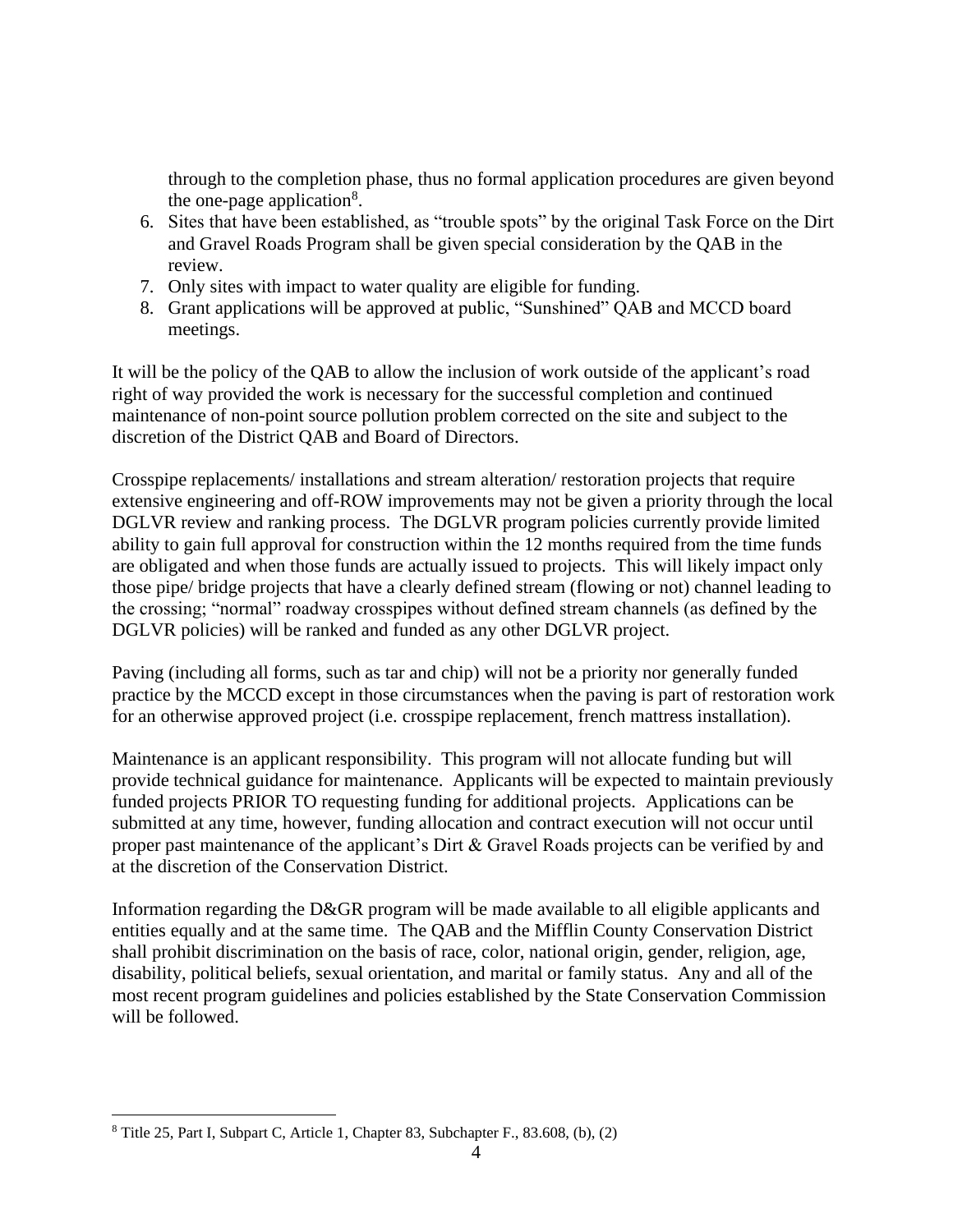# **Education**

The MCCD, dependent on staff resources, may sponsor Environmentally Sensitive Road Maintenance Workshops at no charge to any municipality wishing to attend.

#### **Funding Procedures**

The Mifflin County Conservation District Manager or staff person responsible for the program will sign all approved contracts with applicants. The Conservation District will distribute the funds in the following manner:

- The Conservation District maintains a separate account specifically for the Dirt and Gravel Road program.
- Upon execution of the project contract, the District may forward 50% of the grant amount prior to the beginning of construction activities, 20% during construction (if requested), and 30% after project completion and certification by the District and Municipality. The applicant is responsible for retaining receipts, weigh slips, labor accounting, etc. to document expenditure of entire grant amount (100%).
- If the applicant is unable to complete the approved project before the contract deadline, the applicant may submit a written request to the QAB for an extension on the project. Unless otherwise specifically approved by the Board, projects that have received one extension and have yet to begin work on the project will likely be required to re-submit their application for review as a new project at the next QAB ranking meeting.
- All cost overruns must have prior approval of the District before those overruns can become eligible reimbursable expenses to the Municipality. Cost overruns exceeding 20% of the original contract amount require a new project application and will have to be re-ranked at the next QAB ranking meeting.
- Not more than 10% of the project funds may be used for administrative fees (including permitting and engineering costs).
- It is the applicant's responsibility to determine what, if any, prevailing wage rules apply to the project. As of January 2020 the prevailing wage threshold for the DGLVR program was  $$25,000.^{00}$ .

#### **Driving Surface Aggregate**

The only approved driving surface aggregate that may be funded under the Dirt & Gravel Road program is the DSA mix specified in the program guidelines and technical bulletins. Due to the high cost per linear mile for placement of DSA, it is the policy of the QAB and Mifflin County Conservation District to require testing of any DSA material used, prior to the start of DSA placement on the project, to ensure compliance with the most recent DSA standards as set by the Program. Applicants will be responsible for coordinating testing of DSA materials as well as all costs associated with the testing. Testing costs are an eligible administrative expense under the program. Placement of DSA material will be completed by the Close of Business on or before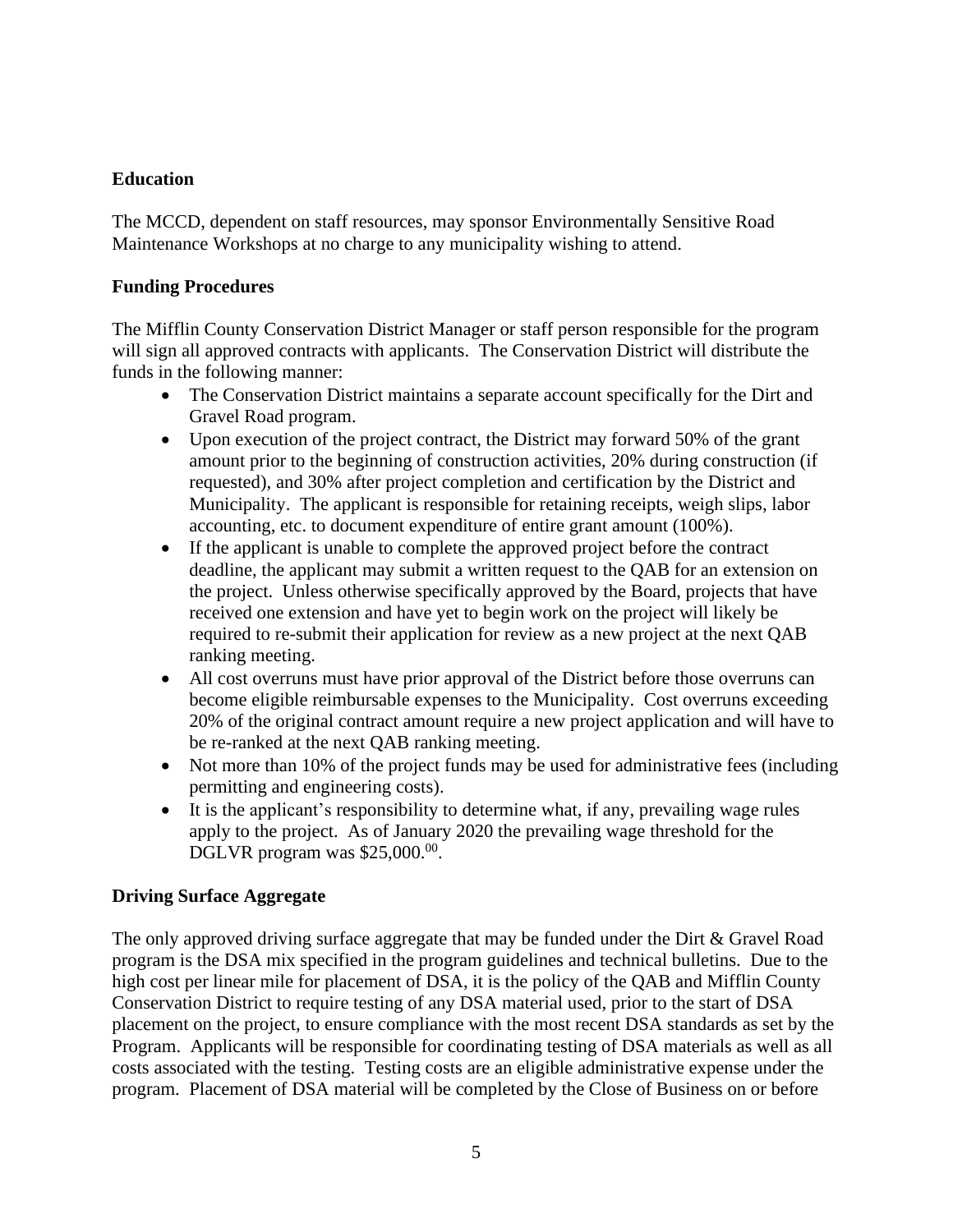September  $15<sup>th</sup>$  of the year, unless otherwise approved by the MCCD staff by the Close of Business on September  $7<sup>th</sup>$  preceding the deadline of the  $15<sup>th</sup>$ .

#### **Project Completion/ Final Certification<sup>9</sup>**

It is the policy of the QAB to provide one member, typically the staff person primarily responsible for the program, to conduct a formal inspection of all projects prior to any payment to any applicant to ensure all components being submitted for reimbursement by the applicant are in compliance with all program requirements.

For the project to be considered complete, all site work must be accomplished and stabilized as indicated in the contract in a manner to be considered satisfactory to achieve the purpose it was designed to, as determined by the QAB and/or the Conservation District. All receipts, weigh slips, labor accounting, etc. must meet or exceed the total grant amount requested by the municipality prior to funding release.

#### **Non Pollution Standards<sup>10</sup>**

Section 9106 (f)(7) of the PA Motor Vehicle Code requires Quality Assurance Boards to adopt standards that prohibit use of materials or practices that are environmentally harmful. The Statement of Policy 83.613 (1) (b) formalizes that requirement. In response, the QAB has adopted standards prohibiting the use of materials or practices which are environmentally harmful or do not meet the programs' "non-pollution" standard. These materials include, but are not limited to: noxious weeds, fugitive emissions, and dust control products that may pose a problem if they enter a waterway. Compliance with all existing environmental laws is a condition of purchase under the contracting agreement between the Conservation District and the applicant. An environmentally suitable substitute for dust control, as determined by the State Conservation Commission, may qualify for payment.

 $9$  Title 25, Part I, Subpart C, Article 1, Chapter 83, Subchapter F., 83.608, (b), (7)

<sup>&</sup>lt;sup>10</sup> Title 25, Part I, Subpart C, Article 1, Chapter 83, Subchapter F., 83.608, (b), (6)